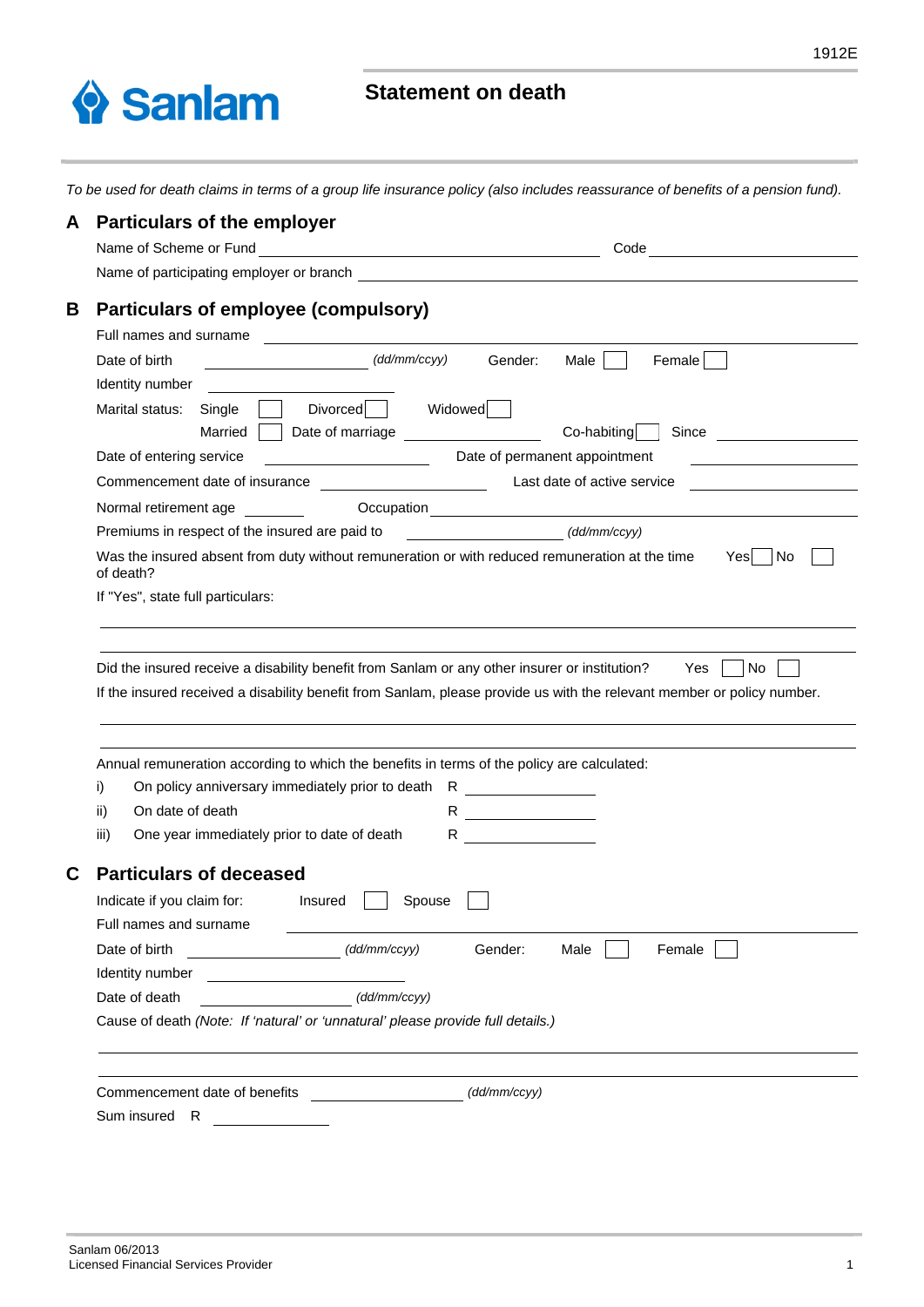### **D Universal Education Protector Benefit (If applicable)**

Did the insured have school going children? The state of the insured have school going children?

Please give the following information per child

| Name of child/ren | Date of birth / ID number | What grade is the child in? |
|-------------------|---------------------------|-----------------------------|
|                   |                           |                             |
|                   |                           |                             |
|                   |                           |                             |
|                   |                           |                             |
|                   |                           |                             |

#### **E Payment instructions**

 Sanlam must pay the benefit to the beneficiary(ies) indicated by the employer or fund, and whom the employer or fund hereby confirms is entitled to the benefit in terms of the policy or fund rules.

Important:

- The payment will only be made into the bank account of the beneficiary(ies) indicated herein.
- If there is more than one beneficiary, please attach an annexure with the particulars of the beneficiary(ies). The employer or fund must also sign the annexure.

#### **Banking details of the beneficiary**

|      | Full names and surname                                                                                                                                                                                                             |                                                                                                                       |  |  |
|------|------------------------------------------------------------------------------------------------------------------------------------------------------------------------------------------------------------------------------------|-----------------------------------------------------------------------------------------------------------------------|--|--|
|      |                                                                                                                                                                                                                                    |                                                                                                                       |  |  |
|      | Name of bank <b>with the contract of bank</b>                                                                                                                                                                                      |                                                                                                                       |  |  |
|      | Type of account: Current Savings<br>Transmission                                                                                                                                                                                   |                                                                                                                       |  |  |
|      | <b>Contact details of the beneficiary</b>                                                                                                                                                                                          |                                                                                                                       |  |  |
|      | Postal address                                                                                                                                                                                                                     |                                                                                                                       |  |  |
|      | Residential address                                                                                                                                                                                                                |                                                                                                                       |  |  |
|      | Telephone number ()<br>Relationship                                                                                                                                                                                                |                                                                                                                       |  |  |
|      | <b>Banking details of the beneficiary</b> (if there is more than one beneficiary)                                                                                                                                                  |                                                                                                                       |  |  |
|      | Full names and surname experience and the set of the set of the set of the set of the set of the set of the set of the set of the set of the set of the set of the set of the set of the set of the set of the set of the set      |                                                                                                                       |  |  |
|      |                                                                                                                                                                                                                                    |                                                                                                                       |  |  |
|      |                                                                                                                                                                                                                                    |                                                                                                                       |  |  |
|      | Type of account: Current   Savings   Transmission                                                                                                                                                                                  |                                                                                                                       |  |  |
|      | <b>Contact details of the beneficiary</b><br>Postal address<br><u> 1989 - Johann Barn, amerikan besteman besteman besteman besteman besteman besteman besteman besteman besteman</u>                                               |                                                                                                                       |  |  |
|      |                                                                                                                                                                                                                                    |                                                                                                                       |  |  |
|      | Telephone number ( ) Relationship                                                                                                                                                                                                  | <u> 1989 - Johann Harry Harry Harry Harry Harry Harry Harry Harry Harry Harry Harry Harry Harry Harry Harry Harry</u> |  |  |
| F    | Declaration and signature by the employer or fund                                                                                                                                                                                  |                                                                                                                       |  |  |
|      | We, the undersigned hereby declare that the deceased qualified for benefits in terms of the policy at the date of death, that<br>the above information is complete and correct, and we recommend that the claim be admitted.       |                                                                                                                       |  |  |
|      |                                                                                                                                                                                                                                    |                                                                                                                       |  |  |
|      |                                                                                                                                                                                                                                    |                                                                                                                       |  |  |
|      | Place<br><u> 1989 - Johann Barbara, martxa alemaniar arg</u>                                                                                                                                                                       |                                                                                                                       |  |  |
|      | $\overbrace{\hspace{2.5cm}}$ $(\text{dd/mm/ccyy})$<br>Date                                                                                                                                                                         |                                                                                                                       |  |  |
| 7532 | Please return the completed claim forms and supporting documents to:<br>The Manager<br>Sanlam Group Risk: Death Claims (7408)<br>Sanlam<br>PO Box 1<br>Sanlamhof<br>Telephone number: (021) 947 1810<br>Fax number: (021) 947 1288 |                                                                                                                       |  |  |
|      | E-mail address: schemedeathclaims.EB@sanlam.co.za                                                                                                                                                                                  |                                                                                                                       |  |  |